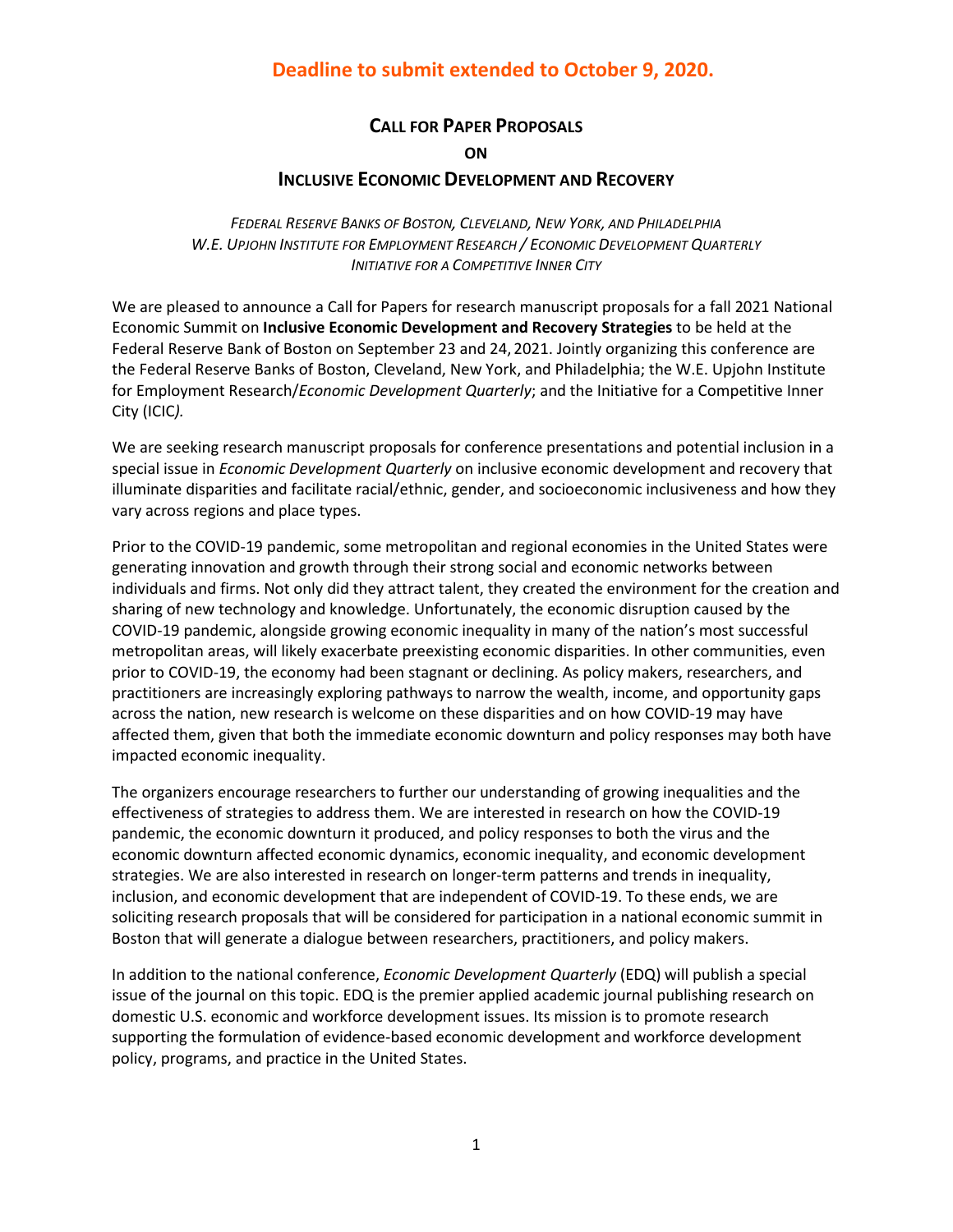#### **PURPOSE AND PROCESS**

The call for paper proposals is the first step in the process of compiling high-quality research for the national conference and EDQ special issue. Authors of the selected proposals will be offered the opportunity to submit their completed research manuscript to EDQ for possible publication in a special issue on Inclusive Economic Development and Recovery Strategies. It should be noted that manuscripts submitted for a special issue in EDQ must undergo the journal's standard peer review process. **Paper proposals submitted for the economic summit and special issue should not reflect research that has been previously published or is currently under consideration for publication elsewhere.** We are requesting policy-relevant research that meets academic standards and offers implications for policy makers.

# **POSSIBLE TOPICS**

The organizers are seeking research proposals that will probe the fundamental questions related to inclusive economic development and recovery strategies in metropolitan regions. Possible research areas could include:

- A. **What are the trends in economic inequality?** For example:
	- $\circ$  Do metropolitan/urban areas face higher and growing income inequality than rural places or the nation as a whole? How much does segregation matter?
	- $\circ$  What economic and social factors are associated with income and opportunity disparities in neighborhoods, cities, metropolitan areas, or rural places?
	- o What are the causes and effects of regional differences in income or earnings inequality?
	- $\circ$  How does economic inequality in places intersect with racial and ethnic disparities in income or earnings?
	- o How are existing inequalities furthered or reshaped by COVID-19 or to its associated economic downturn?
- B. **What is an inclusive economy and what does it advance?** For example:
	- $\circ$  How, why, or when does place matter for fostering an inclusive economy and reducing racial and ethnic disparities?
	- o What characteristics of cities, metropolitan areas, and rural places are associated with inclusive economic development or its absence?
	- $\circ$  What is the relationship between racial segregation and economic inclusion?
	- o Do housing availability and affordability affect inequality? If so, how?
	- o What is the role of quality education or workforce development in reducing economic inequality and racial disparities?
- C. **How effective are specific strategies or public policies for promoting inclusive economic development?** For example:
	- o Which strategies are demonstrated/proven effective in securing economic gains for lowincome residents? In promoting mobility? Which can be implemented at a local level?
	- $\circ$  What kinds of state, regional, community, or neighborhood development policies promote inclusive economies? Which are proven to have significant impacts?
	- $\circ$  What strategies help distressed areas? Are they implemented in a way that is inclusive?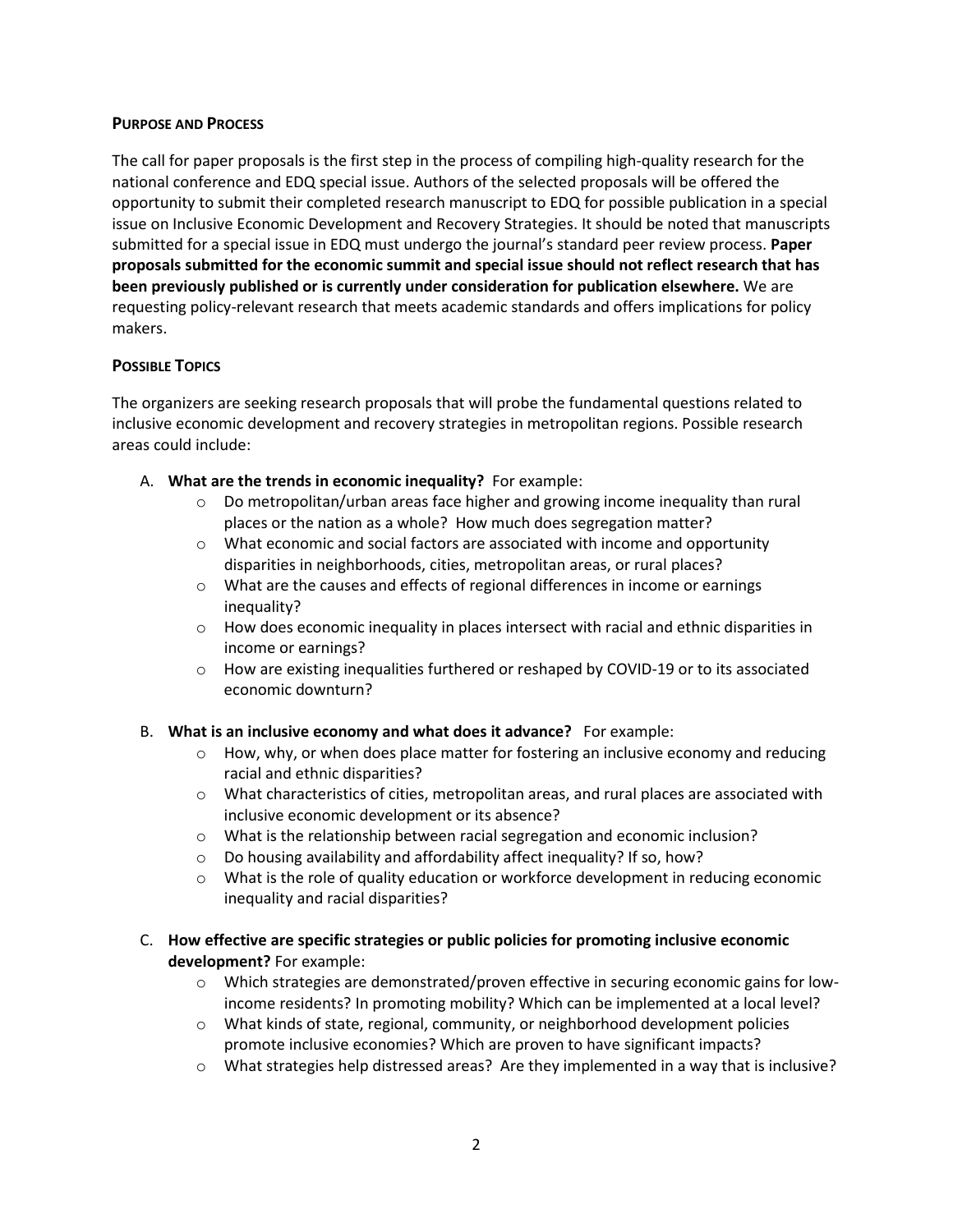- o How effective are efforts to create career pathways for economically disadvantaged residents in enabling them to advance to better-paying jobs? Do these efforts vary in success across different regional environments?
- o How effective are efforts to raise local minimum wages in securing economic gains for low-income residents?
- o What are the employment and income impacts of private investment incentives targeted to economically marginalized residents? How can those be compared in cost and efficacy to other policies advancing inclusive economies?
- o What were the effects of the policy and programmatic responses to the COVID-19 pandemic? In what ways did the policy responses to COVID-19 or its associated economic downturn reinforce or mitigate labor market and other inequities across local areas?

Of course, many other topics related to this general theme may be offered.

# **SUBMISSION GUIDELINES**

Interested authors should submit paper proposals not exceeding three pages, double-spaced, describing the proposed research, data, methodology, and policy implications. The proposed research must address key issues and suggest policy implications that inform U.S. regional/state/local economic development practices. Authors must also submit a current curriculum vitae.

# **TIMELINE**

Paper proposals must be emailed t[o edq@upjohn.org](mailto:edq@upjohn.org) by **September 30, 2020** extended to October 9, 2020.

EDQ editors and the guest editors for the special issue will review and evaluate the paper proposals and will select and notify authors regarding the selection of their proposal submissions by **November 1, 2020.**

Authors of the selected proposals will then be asked to submit drafts of their completed papers no later than **June 1, 2021.** This is not expected to be a final draft; however, it should provide at least a preliminary review of the literature, hypothesis being addressed, data set being used, model being used, results, and policy implications.

EDQ editors and the guest editors for the special issue will review all submitted papers and provide comments regarding their suitability for publication in EDQ by **July 15, 2021**. These comments are meant to help the authors in finalizing the papers being submitted to EDQ for possible publication in the special issue. **It is important to note that these comments do not need to be addressed in the conference presentation**. Authors will be given presentation guidelines for the conference by **August 1, 2021.**

The Inclusive Economic Development and Recovery Strategies Economic Summit will be held on September 23 & 24, 2021 at the Federal Reserve Bank of Boston. Completed papers for consideration for the EDQ special issue on Inclusive Economic Development and Recovery Strategies should be submitted to EDQ no later than **30 days following the conference.** Papers will be required to go through the journal's peer review process to be included in the special issue.

For questions or additional information, please contact *Economic Development Quarterly*, [edq@upjohn.org,](mailto:edq@upjohn.org) or George Erickcek, EDQ Co-Editor, at [erickcek@upjohn.org.](mailto:erickcek@upjohn.org)